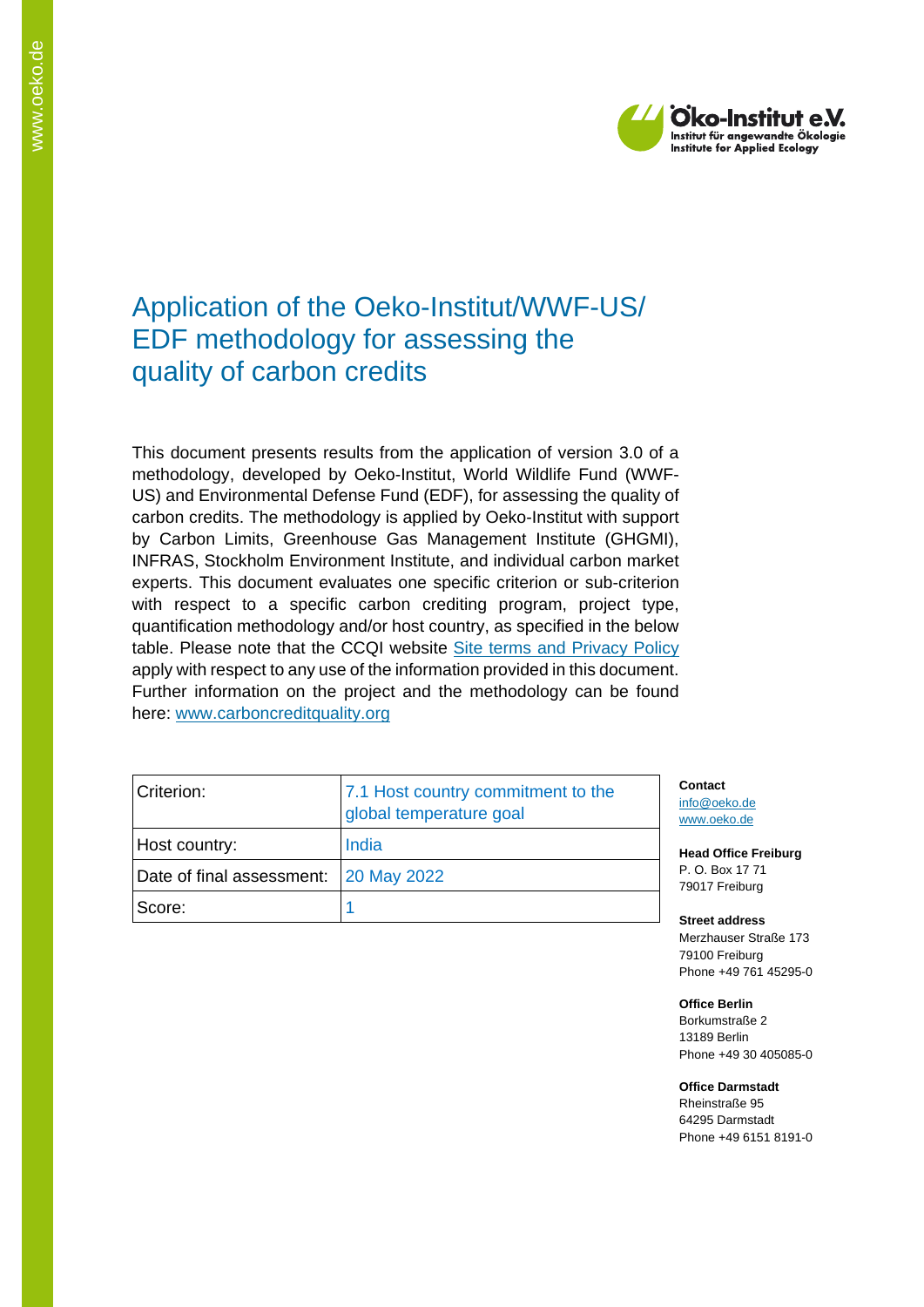# **Assessment**

The methodology assesses whether the host country has communicated a LEDS and whether it has an explicit commitment in the form of a net zero emissions target, including: the timeframe of the target, differentiating between LDCs/SIDS and other economies; the coverage of greenhouse gases and sectors; whether the target is a domestic target or whether it includes the use of international carbon credits; and the legal status of the target.

# **Indicator 7.1.1**

# **Relevant scoring methodology provisions**

"The country has communicated a LEDS."

#### **Information sources considered**

1. UNFCCC – Communication of long-term strategies [\(https://unfccc.int/process/the-paris](https://unfccc.int/process/the-paris-agreement/long-term-strategies)[agreement/long-term-strategies\)](https://unfccc.int/process/the-paris-agreement/long-term-strategies)

#### **Assessment outcome**

No (0 Points)

#### **Justification of assessment**

India has not yet communicated a LEDS to the UNFCCC secretariat (Source 1).

# **Indicator 7.1.2**

#### **Relevant scoring methodology provisions**

"The country is an LDC and has adopted a net zero emissions target for

a. 2050 or earlier;

OR

b. 2051 to 2069;

# OR

c. 2070 or later.

OR

The country is not an LDC and has adopted a net zero emissions target for

d. 2040 or earlier;

OR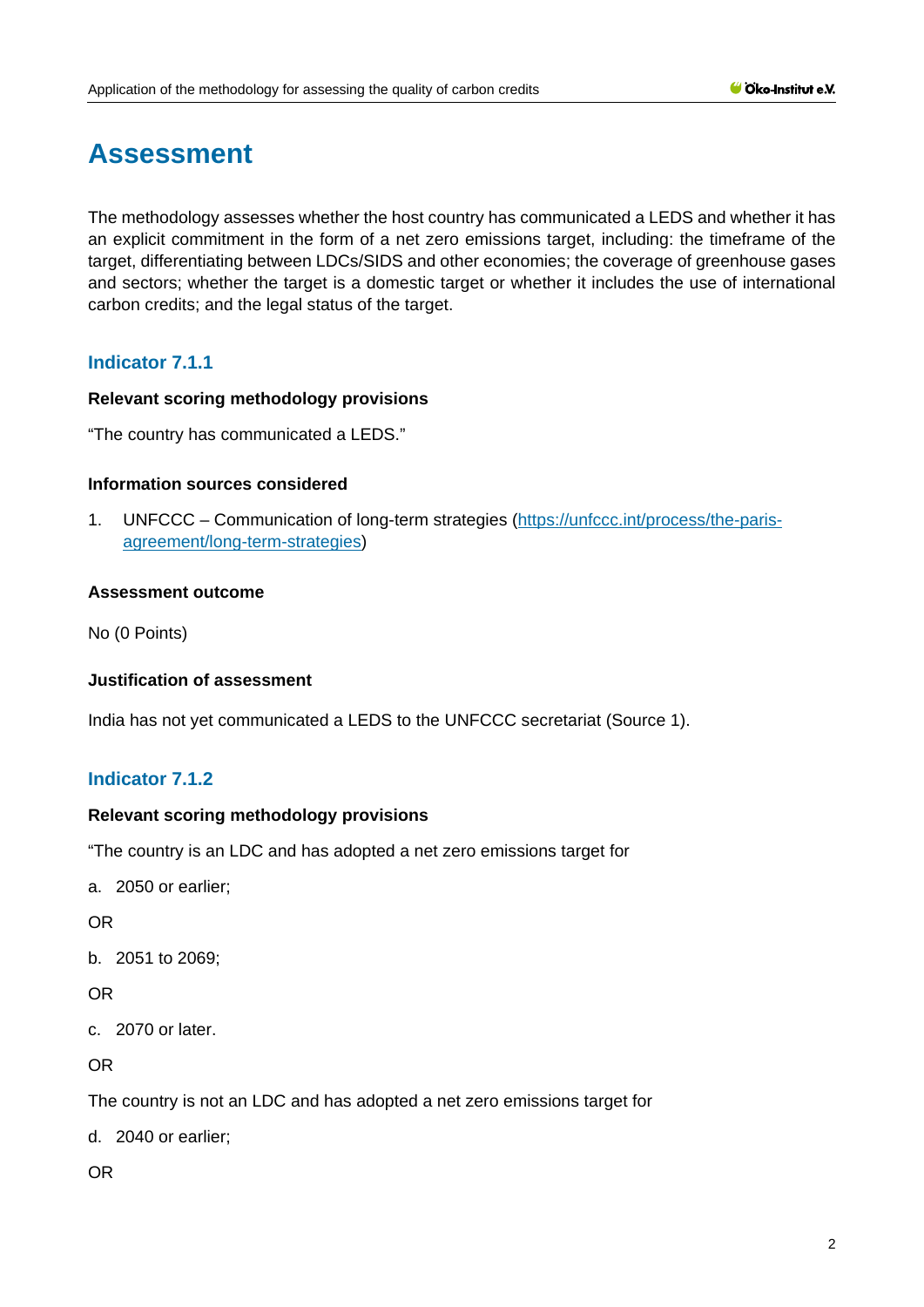e. 2041 to 2059;

OR

f. 2060 or later."

# **Information sources considered**

- 1. India's first NDC which has been communicated to the UNFCCC secretariat on 2 October 2016 [\(https://www4.unfccc.int/sites/ndcstaging/PublishedDocuments/India%20First/INDIA%20INDC](https://www4.unfccc.int/sites/ndcstaging/PublishedDocuments/India%20First/INDIA%20INDC%20TO%20UNFCCC.pdf) [%20TO%20UNFCCC.pdf\)](https://www4.unfccc.int/sites/ndcstaging/PublishedDocuments/India%20First/INDIA%20INDC%20TO%20UNFCCC.pdf)
- 2. National Statement by Prime Minister Shri Narendra Modi at COP26 Summit in Glasgow [\(https://www.mea.gov.in/Speeches-](https://www.mea.gov.in/Speeches-Statements.htm?dtl/34466/National+Statement+by+Prime+Minister+Shri+Narendra+Modi+at+COP26+Summit+in+Glasgow)[Statements.htm?dtl/34466/National+Statement+by+Prime+Minister+Shri+Narendra+Modi+at+](https://www.mea.gov.in/Speeches-Statements.htm?dtl/34466/National+Statement+by+Prime+Minister+Shri+Narendra+Modi+at+COP26+Summit+in+Glasgow) [COP26+Summit+in+Glasgow\)](https://www.mea.gov.in/Speeches-Statements.htm?dtl/34466/National+Statement+by+Prime+Minister+Shri+Narendra+Modi+at+COP26+Summit+in+Glasgow)
- 3. CAT assessment of India's net zero target

<https://climateactiontracker.org/countries/india/net-zero-targets/>

# **Assessment outcome**

Sub-paragraph f is applicable (1 point).

# **Justification of assessment**

The country is not an LDC. So far, India has not communicated any net zero emissions target in its NDC (Source 1). However, the Indian government did recently announce a net zero target by 2070 at the COP26 summit in Glasgow (Source 2) but detailed information on the nature of this target is yet to be published (Source 3).

# **Indicator 7.1.3**

# **Relevant scoring methodology provisions**

"The adopted net zero emissions targets covers

a. all sectors of the economy, including international aviation and shipping, and all main greenhouse gases (CO<sub>2</sub>, CH<sub>4</sub>, N<sub>2</sub>O, HFCs, PFCs, SF<sub>6</sub>, NF<sub>3</sub>);

OR

b. at least 90% of the country's GHG emissions;

OR

c. less than 90% of the country's GHG emissions."

# OR

d. No information is available or it is insufficiently clear.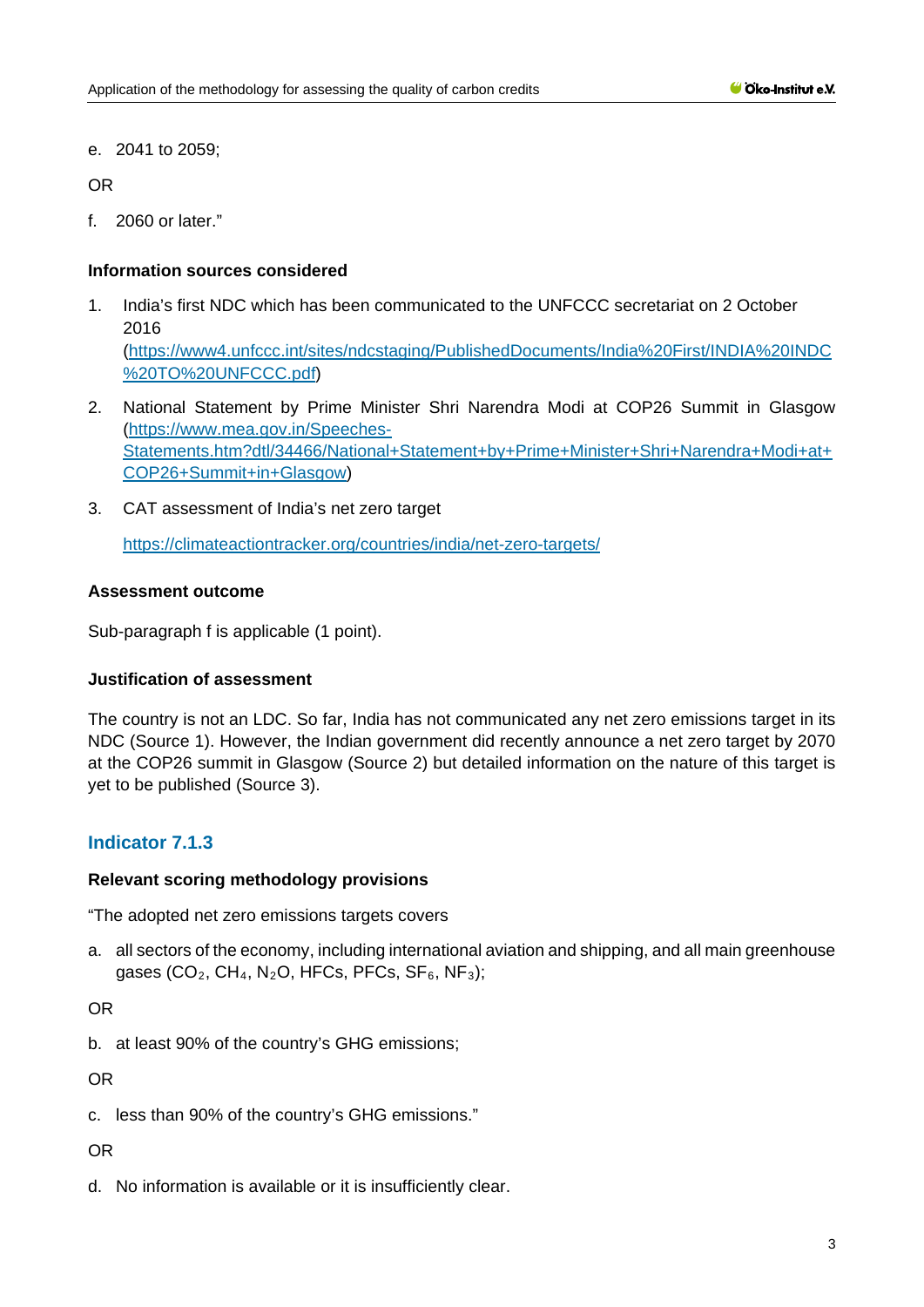#### **Information sources considered**

- 1. National Statement by Prime Mi[nister Shri Narendra Modi at COP26 Summit in Glasgow](https://www.mea.gov.in/Speeches-Statements.htm?dtl/34466/National+Statement+by+Prime+Minister+Shri+Narendra+Modi+at+COP26+Summit+in+Glasgow) [\(https://www.mea.gov.in/Speeches-](https://www.mea.gov.in/Speeches-Statements.htm?dtl/34466/National+Statement+by+Prime+Minister+Shri+Narendra+Modi+at+COP26+Summit+in+Glasgow)[Statements.htm?dtl/34466/National+Statement+by+Prime+Minister+Shri+Narendra+Modi+at+](https://www.mea.gov.in/Speeches-Statements.htm?dtl/34466/National+Statement+by+Prime+Minister+Shri+Narendra+Modi+at+COP26+Summit+in+Glasgow) [COP26+Summit+in+Glasgow\)](https://www.mea.gov.in/Speeches-Statements.htm?dtl/34466/National+Statement+by+Prime+Minister+Shri+Narendra+Modi+at+COP26+Summit+in+Glasgow)
- 2. CAT assessment of India's net zero target

<https://climateactiontracker.org/countries/india/net-zero-targets/>

#### **Assessment outcome**

Sub-paragraph d is applicable (0 points).

#### **Justification of assessment**

There is insufficient information to assess the coverage of the net zero target announced by the Indian government at COP26 (Sources 1 and 2).

# **Indicator 7.1.4**

#### **Relevant scoring methodology provisions**

"The adopted net zero emissions target is

a. a domestic target (i.e., without the purchase of international carbon credits but possibly with linking of emissions trading systems);

#### OR

b. a target to be achieved with the purchase of international carbon credits, or no information is available."

#### **Information sources considered**

- 1. National Statement by Prime Minister Shri Narendra Modi at COP26 Summit in Glasgow [\(https://www.mea.gov.in/Speeches-](https://www.mea.gov.in/Speeches-Statements.htm?dtl/34466/National+Statement+by+Prime+Minister+Shri+Narendra+Modi+at+COP26+Summit+in+Glasgow)[Statements.htm?dtl/34466/National+Statement+by+Prime+Minister+Shri+Narendra+Modi+at+](https://www.mea.gov.in/Speeches-Statements.htm?dtl/34466/National+Statement+by+Prime+Minister+Shri+Narendra+Modi+at+COP26+Summit+in+Glasgow) [COP26+Summit+in+Glasgow\)](https://www.mea.gov.in/Speeches-Statements.htm?dtl/34466/National+Statement+by+Prime+Minister+Shri+Narendra+Modi+at+COP26+Summit+in+Glasgow)
- 2. CAT assessment of India's net zero target

<https://climateactiontracker.org/countries/india/net-zero-targets/>

#### **Assessment outcome**

Sub-paragraph b is applicable (0 points).